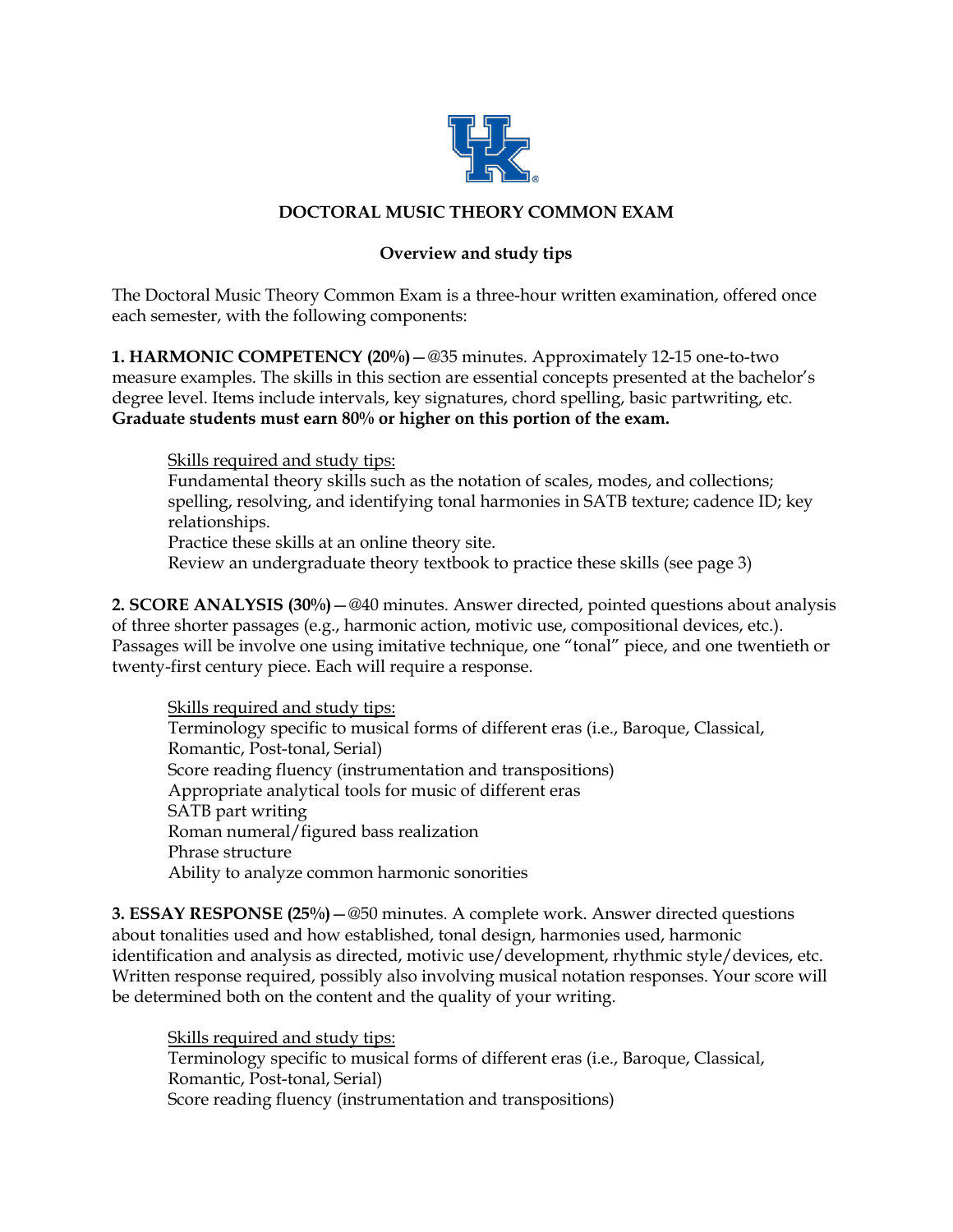Appropriate analytical tools for music of different eras Clearly organized and thorough discussion of the musical example Ability to address in depth the directed questions and not generalize Evidence of detailed and musically expressive writing (not bullet points)

**4. SCORE ID AND COMMENTARY (10%)**—@20 minutes. Given unidentified score excerpts, comment on these excerpts, addressing specific stylistic characteristics and probable date (within a reasonable range) of composition and composer.

## Skills required and study tips:

Browse various music anthologies and scores of landmark works, noting musical characteristics specific to various genres and historical eras and representative composers.

**5. TERMINOLOGY (15%)**—@35 minutes. Briefly define or explain analytical terms and concepts.

Skills required and study tips:

Review "Terms to know" vocabulary list posted online. Answer clearly and thoroughly (not bullet points).

# **Suggested reading:**

Harmony:

- Kostka, Stephan and Dorothy Payne. *Tonal Harmony: With an Introduction to Twentieth-Century Music*
- Aldwell, Schachter, and Cadwallader. *Harmony and Voice Leading*

Counterpoint:

- Kennan, Kent. *Counterpoint*
- Gauldin, Robert. *A Practical Approach to Eighteenth-Century Counterpoint.*

Form and Analysis:

- Green, Douglass. *Form in Tonal Music: An Introduction to Analysis*
- Berry, Wallace. *Form in Music*

Twentieth-century techniques:

- Kostka, Stephan. *Materials and Techniques of Twentieth-Century Music*
- Straus, Joseph. *Introduction to Post-Tonal Theory*

Other:

• Laitz and Bartlette. *Graduate Review of Tonal Theory: A Recasting of Common-Practice Harmony, Form, and Counterpoint*

# **General strategies for success:**

- Form a study group
- Allow yourself ample time to prepare (at least 3 months)
- Read each question carefully and answer what is asked (e.g., sonorities vs. Roman numerals, etc.)